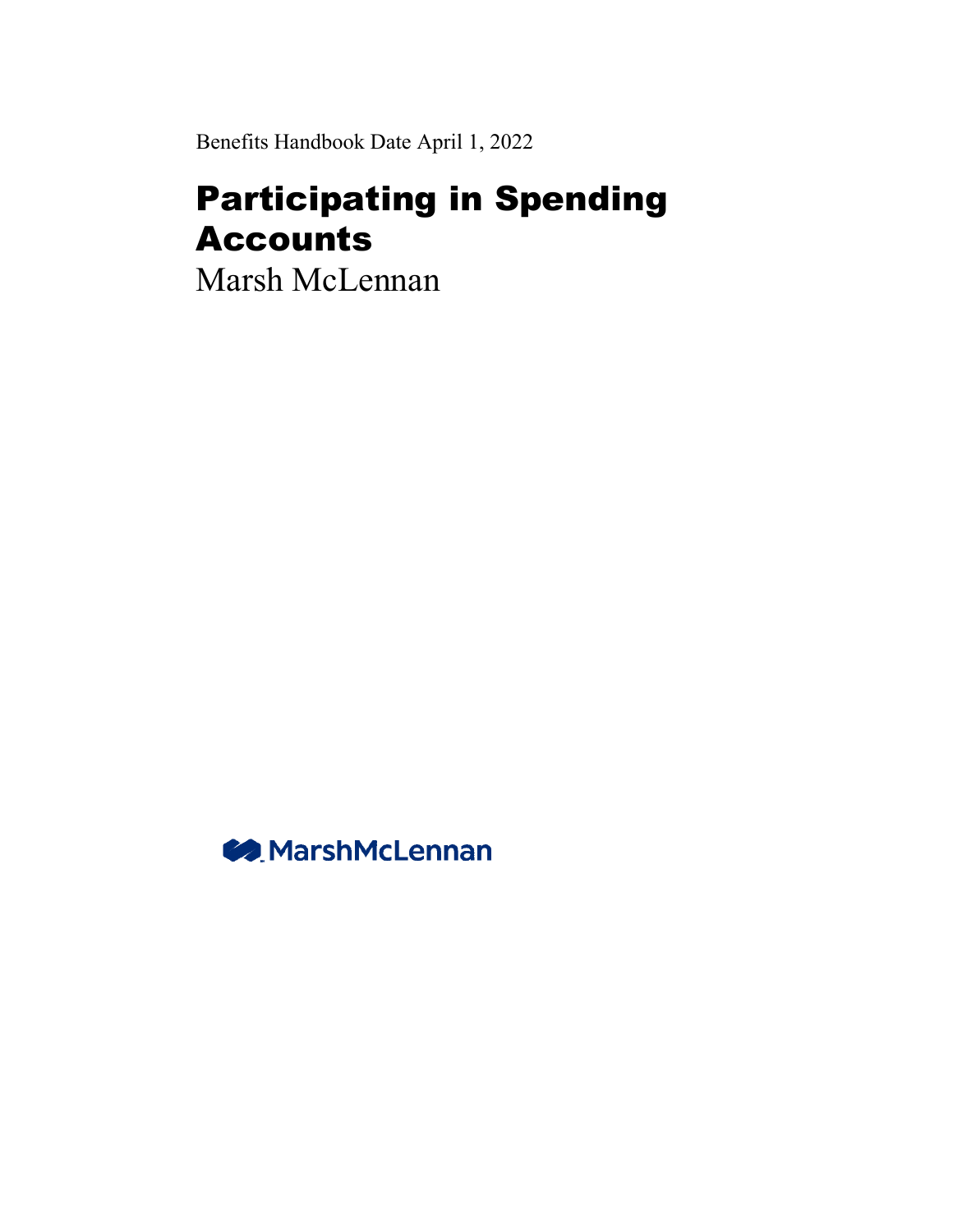# Participating in Spending Accounts

*This section explains which employees are eligible to participate in the Marsh & McLennan Companies Health Care Flexible Spending, Limited Purpose Health Care Flexible Spending, Dependent Care Flexible Spending and Health Savings Account plans.* 

*While you can use certain accounts to cover costs for certain dependents, your dependents do not enroll for or participate in these plans. See the description of each account for information on which dependents' expenses can be reimbursed by that account.* 

#### "You, "Your," and "Employee"

As used throughout this section, "employee, "you" and "your" always mean:

- For Marsh & **McLennan Companies** participants: a US regular employee of Marsh & McLennan Companies or any subsidiary or affiliate of Marsh & **McLennan** Companies (other than MMA).
- For MMA participants: a US regular employee of MMA-Corporate, MMA-Alaska, MMA-Northeast,Security Insurance Services of Marsh & McLennan Agency LLC or Marsh & McLennan Agency LLC, Private Client Services-National Region (MMA PCS-National).
- In addition, references in this section to Marsh & McLennan Companies mean Marsh McLennan.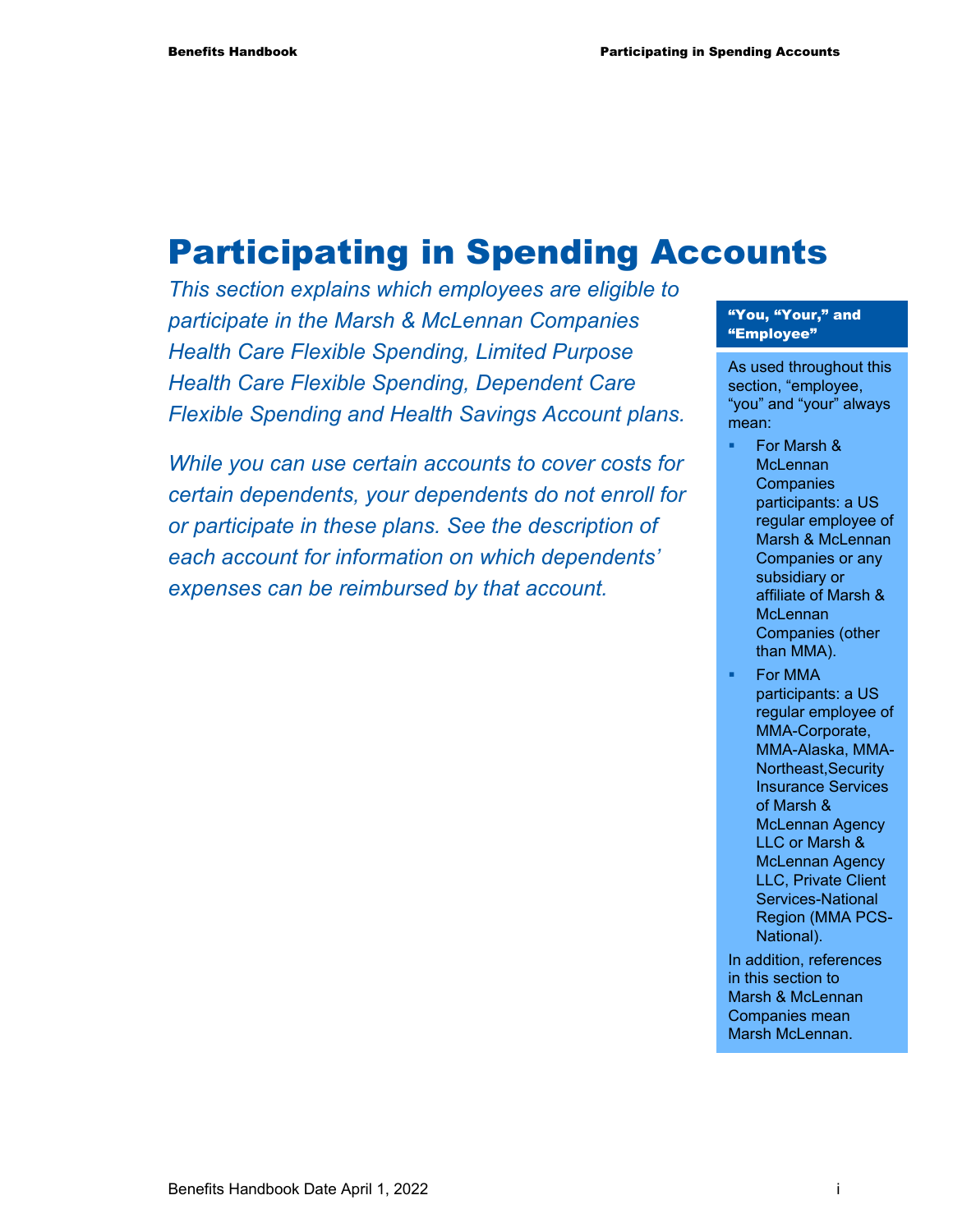# **Sections**

| Health Care Flexible Spending and Limited Purpose Health Care Flexible |  |
|------------------------------------------------------------------------|--|
|                                                                        |  |
|                                                                        |  |
|                                                                        |  |
|                                                                        |  |
|                                                                        |  |
|                                                                        |  |
|                                                                        |  |
|                                                                        |  |
|                                                                        |  |
|                                                                        |  |
|                                                                        |  |
|                                                                        |  |
|                                                                        |  |
|                                                                        |  |
|                                                                        |  |
|                                                                        |  |
|                                                                        |  |
|                                                                        |  |
|                                                                        |  |
|                                                                        |  |
|                                                                        |  |
|                                                                        |  |
|                                                                        |  |
|                                                                        |  |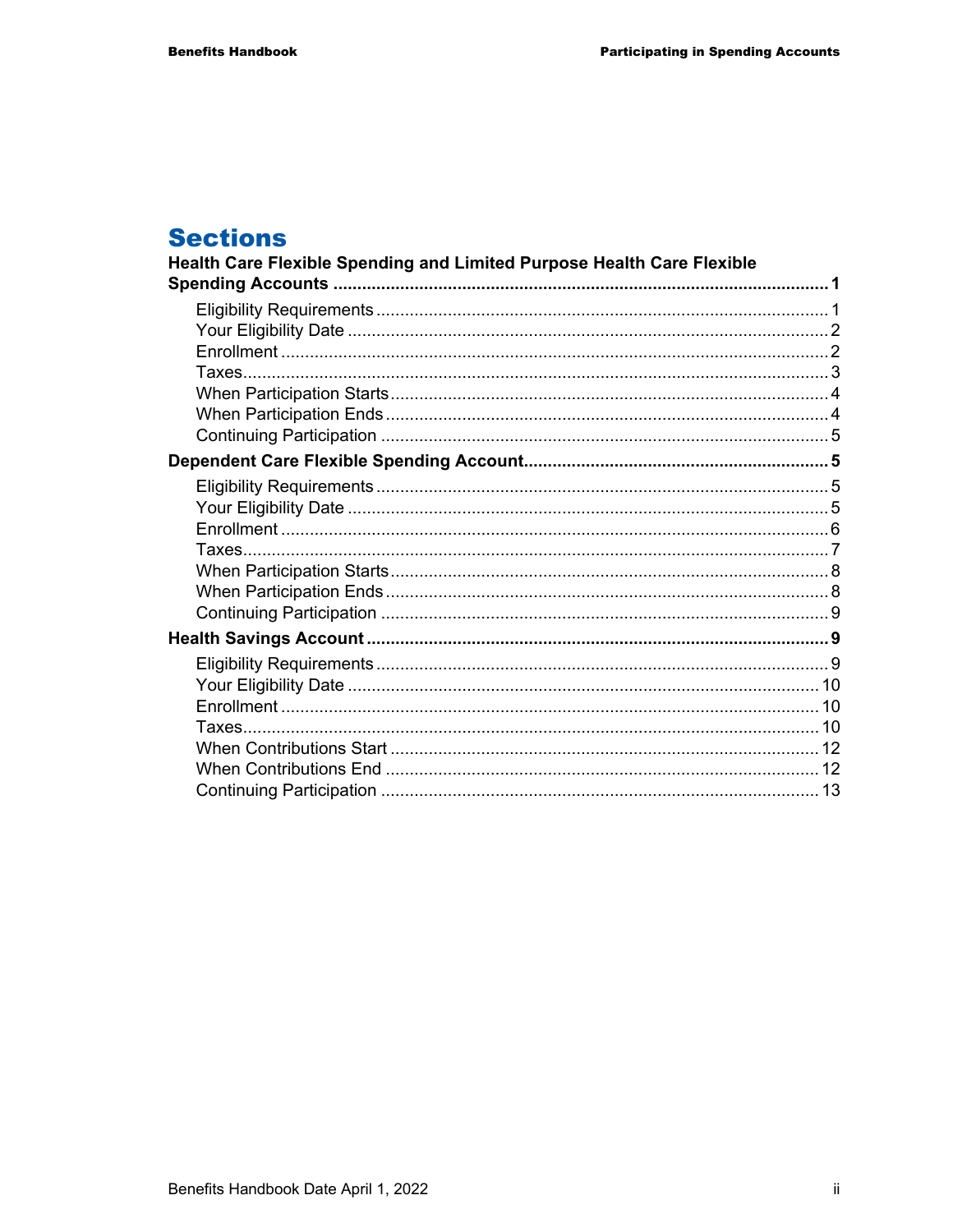# Health Care Flexible Spending and Limited Purpose Health Care Flexible Spending Accounts Eligibility Requirements

If you are an employee of Marsh & McLennan Companies or any subsidiary or affiliate of Marsh & McLennan Companies and you meet the requirements set forth below, you become eligible on your eligibility date.

If you participate in the Health Care Flexible Spending Account, or are covered by another health care flexible spending account (e.g., through your spouse's employer), you are not eligible for the Marsh & McLennan Companies Health Savings Account. However, if you participate in the Health Savings Account, you are also eligible to participate in Marsh & McLennan Companies' Limited Purpose Health Care Flexible Spending Account, which is designed specifically for employees who participate in the Marsh & McLennan Companies \$1,500 Deductible Plan or \$2,850 Deductible Plan and Health Savings Account.

# *Eligible Marsh & McLennan Companies Employees (other than MMA)*

You are eligible if you are an employee classified on payroll as a US regular employee of Marsh & McLennan Companies or any subsidiary or affiliate of Marsh & McLennan Companies (other than Marsh & McLennan Agency LLC and any of its subsidiaries (MMA)).

Individuals who are classified on payroll as temporary employees, who are compensated as independent contractors or who are employed by any entity in Bermuda, Barbados or Cayman Islands are not eligible to participate.

# *Eligible MMA Employees*

You are eligible if you are an employee classified on payroll as a US regular employee of Marsh & McLennan Agency LLC – Corporate (MMA-Corporate), Marsh & McLennan Agency LLC – Alaska (MMA-Alaska), Marsh & McLennan Agency LLC – Northeast (MMA-Northeast), Security Insurance Services of Marsh & McLennan Agency LLC or Marsh & McLennan Agency LLC, Private Client Services-National Region (MMA PCS-National).

Individuals who are classified on payroll as temporary employees or who are compensated as independent contractors are not eligible to participate.

#### Healthcare Spending **Accounts**

If you contribute to a healthcare flexible spending account, you can use that account to cover eligible expenses for yourself and for dependents, *even if you do not enroll those dependents for coverage under the healthcare plans*. Note that the rules determining which dependents expenses can be reimbursed are different from the rules determining which eligible family members can be covered under the healthcare plans.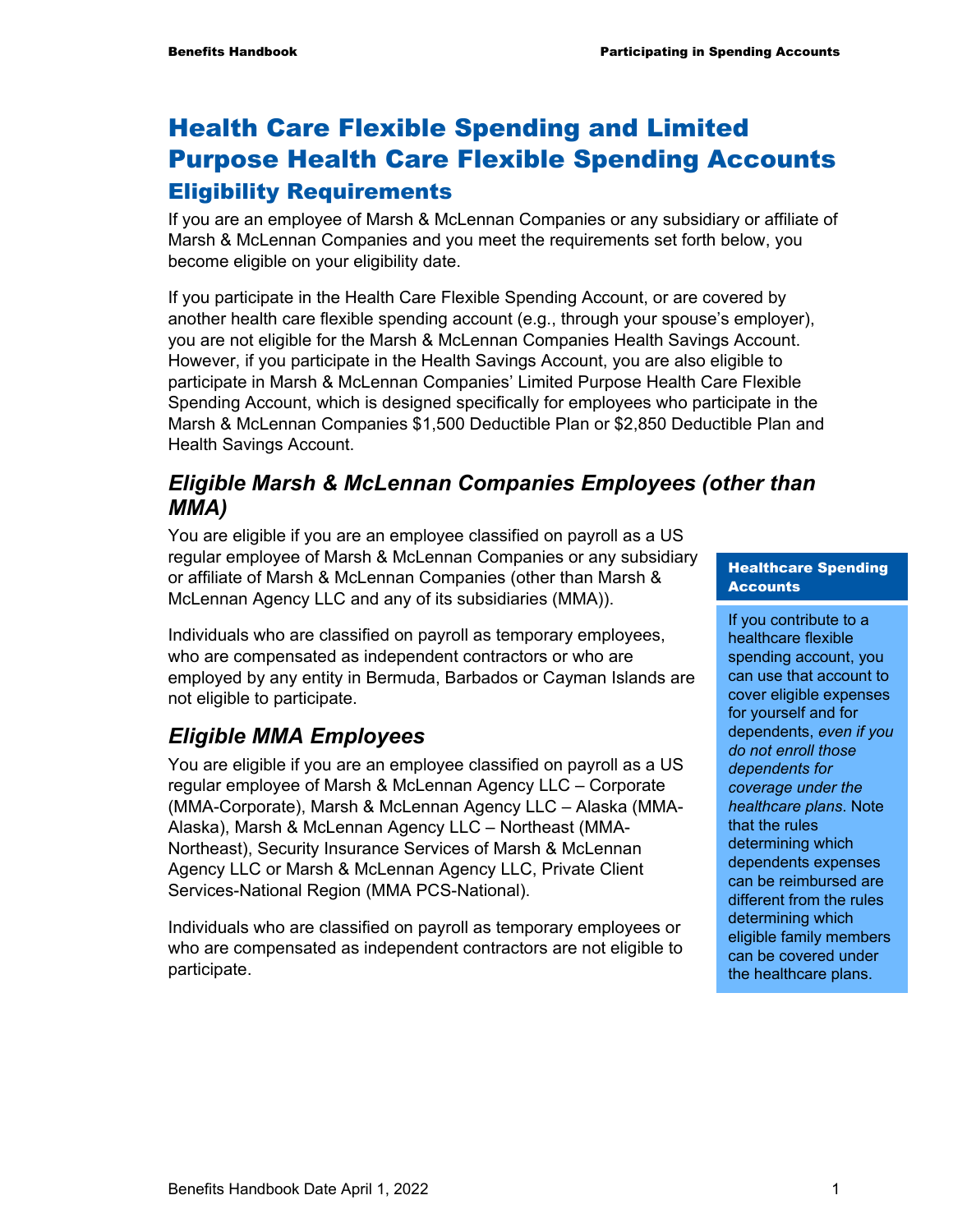# Your Eligibility Date

Assuming that you meet the eligibility requirements for the Marsh McLennan spending accounts, the eligibility date is the date your participation may begin.

There is no waiting period if you are Actively-At-Work. Your eligibility date is the first day you are Actively-At-Work on or after your date of hire.

# Enrollment

You must enroll each plan year in order to participate. Once you decide how much to contribute, you can enroll by going to Colleague Connect

(**https://mmcglobal.sharepoint.com/sites/home**). Click **Pay & Benefits** and select **Mercer Marketplace Benefits Enrollment Website** under Benefits. Once you make your selection for the year you can't make any changes unless you have a qualified family status change and then any changes must be due to, and consistent with, the qualified family status change.

You have to re-enroll each year. Elections you make during the Annual Enrollment period will take effect January 1 of the following year.

# *When You Can Enroll*

You are eligible to enroll:

- **within 30 days of the date you become eligible**
- **u.** during Annual Enrollment.

#### *Mid-year enrollment*

If you are a new hire or become eligible during the year, you can enroll within 30 days of the date you become eligible. If you decide not to participate, you have to wait until the next Annual Enrollment period to enroll in the Plan, unless you have a qualified family status change and then any changes must be due to, and consistent with the qualified family status change.

#### *What qualified family status changes would permit a change to my spending accounts elections?*

The following are qualified family status changes that would permit a change in your spending account elections:

- **acquiring a qualifying family member**
- **If** loss of a qualifying family member's eligibility status
- **-** death of your spouse or qualifying family member
- **•** marriage
- **divorce**
- employment status change by you or your spouse (full-time to part-time or vice versa).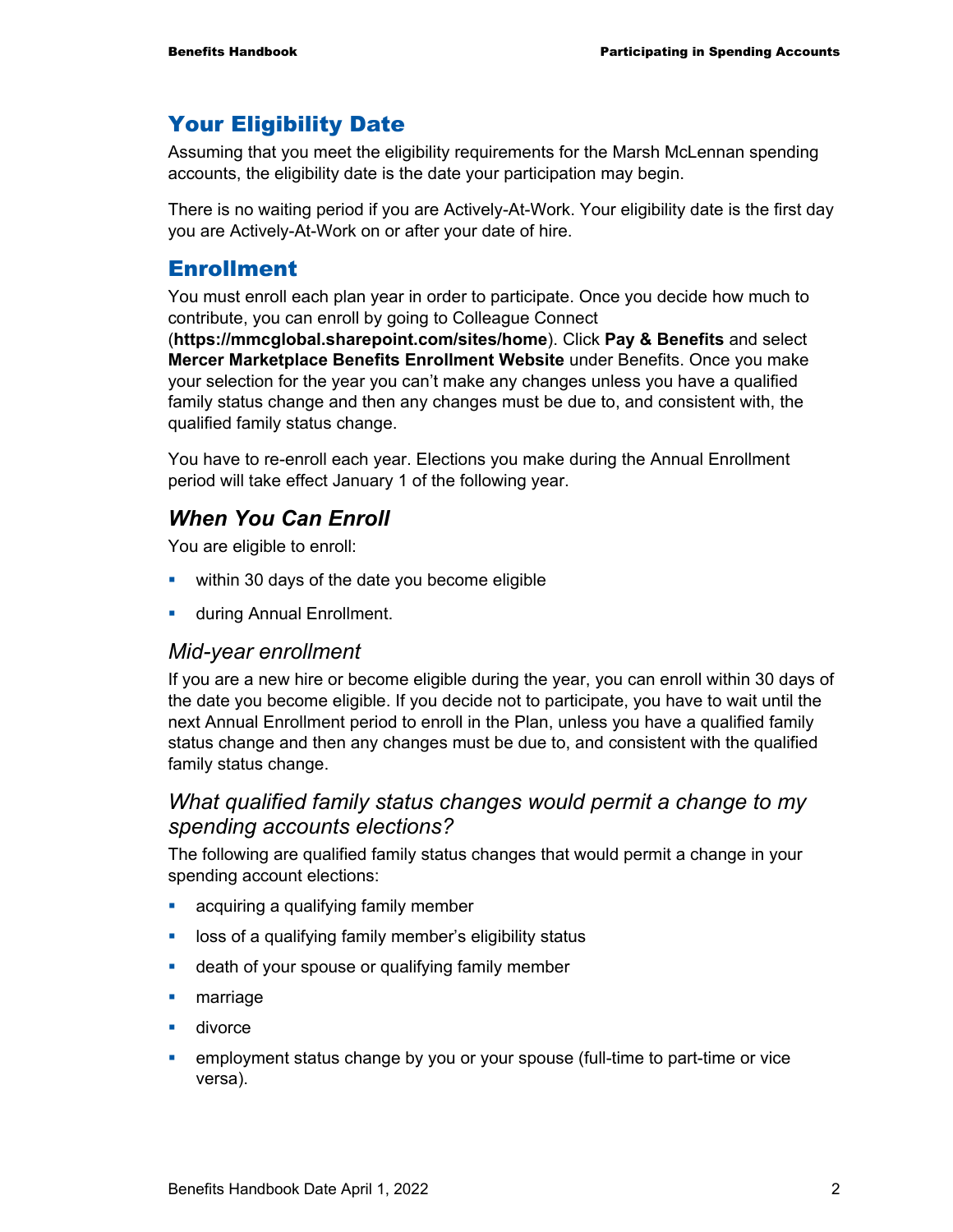**Note:** The Company determines which specific IRS rules on qualified family status changes to adopt for the Plan (except where a right to change medical coverage is required by law). The Company's enrollment system is programmed to allow only those changes permitted for that particular event. See the *Life Events* section for information on qualified family status changes.

# **Taxes**

# *Do I contribute to my spending accounts with before-tax or aftertax dollars?*

You can only contribute to your Health Care Flexible Spending or Limited Purpose Heath Care Flexible Spending Accounts with before-tax dollars. This means that the money is deducted from your pay before federal, Social Security and most state and local income taxes are withheld.

**Note:** Your before-tax contributions cease while you are on unpaid leave. If you return to active employment in the same calendar year, your before-tax contributions will resume. The amount of your before-tax contributions will be recalculated for the remainder of the year to "catch-up" for your missed contributions while on unpaid leave. The balance of your annual election will be divided by your remaining pay dates, spreading the balance over the rest of your paychecks through the end of the year. This will increase your per pay period contribution upon return from unpaid leave.

By contributing on a before-tax basis, you reduce your taxable pay, and as a result, you lower the amount of taxes you pay.

# *What effect does contributing on a before-tax basis have on my benefits?*

None. Your annual base salary will be used to calculate salary-related benefits.

# *What effect does contributing on a before-tax basis have on my paycheck?*

Contributing on a before-tax basis means that the amount you pay toward your Health Care Flexible Spending and Limited Purpose Heath Care Flexible Spending Accounts comes out of your pay before federal, and in most cases, state and local taxes are withheld, so you are paying taxes on a lower amount of salary. Your take-home pay is higher than it would be if you contributed on an after-tax basis.

# *What effect does contributing on a before-tax basis have on my Social Security benefit?*

Your Social Security benefits may be slightly reduced because you pay for coverage on a before-tax basis. This is because your Social Security is based on your taxable pay (up to a specified annual maximum amount of earnings), and your taxable pay is reduced by the amount you contribute to your Health Care Flexible Spending and Limited Purpose Heath Care Flexible Spending Accounts.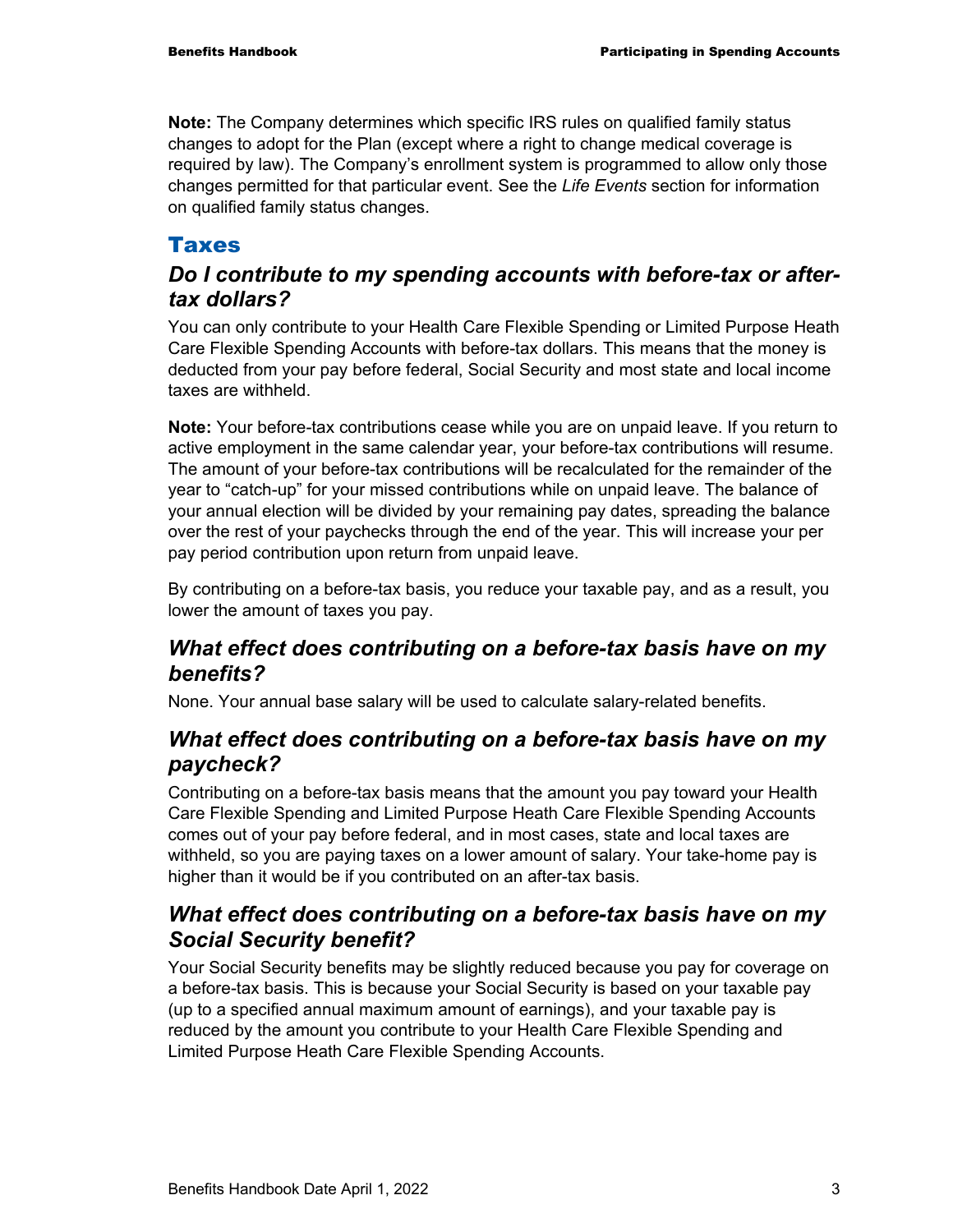## *What effect does contributing on a before-tax basis have on my W–2?*

Your contributions will not be included in your taxable gross earnings on your W-2 statement. This reduces your taxable pay and as a result, lowers the amount of taxes you pay.

# *Can I claim my reimbursed expenses as a deduction on my tax return?*

No. If you are reimbursed for an eligible expense from your Health Care Flexible Spending or Limited Purpose Heath Care Flexible Spending Accounts you cannot claim it as a deduction on your federal income tax return.

# When Participation Starts

Your participation will start on:

- your effective date of enrollment, if you enroll within 30 days of becoming eligible
- **January 1 if you enroll during Annual Enrollment**
- The date of your qualified family status change as long as you enroll within 30 days following the event, and as long as you experience a qualified family status change that allows you to begin participation.

Participation does not continue automatically from plan year to plan year; you have to enroll during the Annual Enrollment period.

Expenses incurred before your participation begins cannot be reimbursed.

# When Participation Ends

Your participation ends on the first of the following to occur:

- $\blacksquare$  the date of your death
- the date you discontinue coverage
- the date you no longer meet the eligibility requirements
- $\blacksquare$  the date you terminate employment
- the last date you have paid contributions if you do not make the required contributions
- $\blacksquare$  the date the Plan is terminated.

If your participation ends during the year, you can be reimbursed for expenses you incur before your participation ends.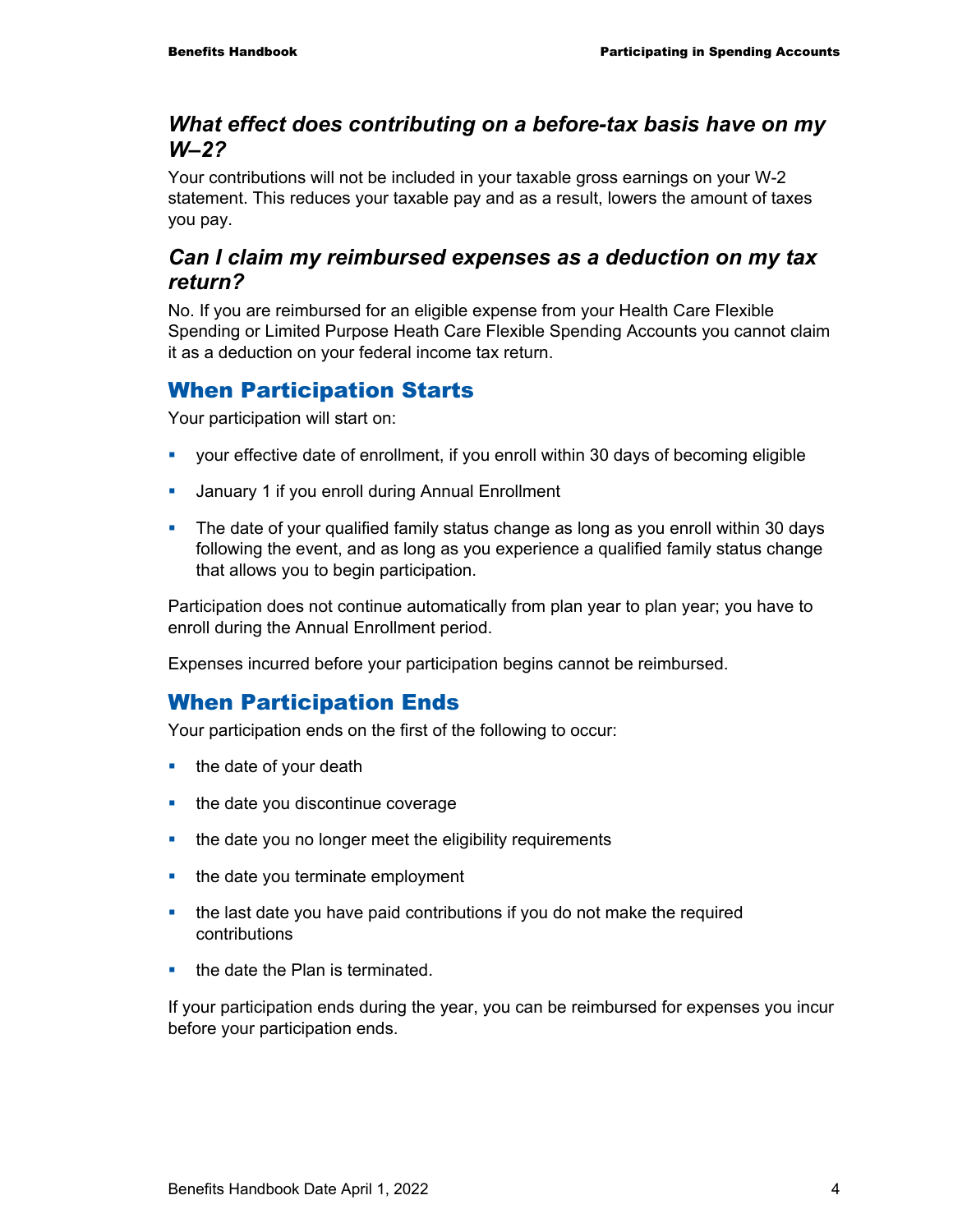# Continuing Participation

You can continue coverage under Health Care Flexible Spending and Limited Purpose Heath Care Flexible Spending Accounts through COBRA for the remainder of the calendar year if you experience a COBRA qualifying event, register your event, if required, and enroll in COBRA within the legally allowable time frame.

If you continue participation through COBRA, you will make your contributions on an after-tax basis. Since the tax advantage of participating may no longer exist, you should consider talking to a professional tax advisor before you decide to continue participation under COBRA.

# Dependent Care Flexible Spending Account Eligibility Requirements

If you are an employee of Marsh & McLennan Companies or any subsidiary or affiliate of Marsh & McLennan Companies and you meet the requirements set forth below, you become eligible on your eligibility date.

You may participate if you pay someone to care for your qualifying family members.

# *Eligible Marsh & McLennan Companies Employees (other than MMA)*

You are eligible if you are an employee classified on payroll as a US regular employee of Marsh & McLennan Companies or any subsidiary or affiliate of Marsh & McLennan Companies (other than MMA and any of its subsidiaries).

Individuals who are classified on payroll as temporary employees, who are compensated as independent contractors or who are employed by any entity in Bermuda, Barbados or Cayman Islands are not eligible to participate.

# *Eligible MMA Employees*

You are eligible if you are an employee classified on payroll as a US regular employee of Marsh & McLennan Agency LLC – Corporate (MMA-Corporate), Marsh & McLennan Agency LLC – Alaska (MMA-Alaska), Marsh & McLennan Agency LLC – Northeast (MMA-Northeast), Security Insurance Services of Marsh & McLennan Agency LLC or Marsh & McLennan Agency LLC, Private Client Services-National Region (MMA PCS-National).

Individuals who are classified on payroll as temporary employees or who are compensated as independent contractors are not eligible to participate.

# Your Eligibility Date

Assuming that you meet the eligibility requirements for the Marsh & McLennan Companies Dependent Care Flexible Spending Account, the eligibility date is the date your participation may begin.

There is no waiting period if you are Actively-At-Work. Your eligibility date is the first day you are Actively-At-Work on or after your date of hire.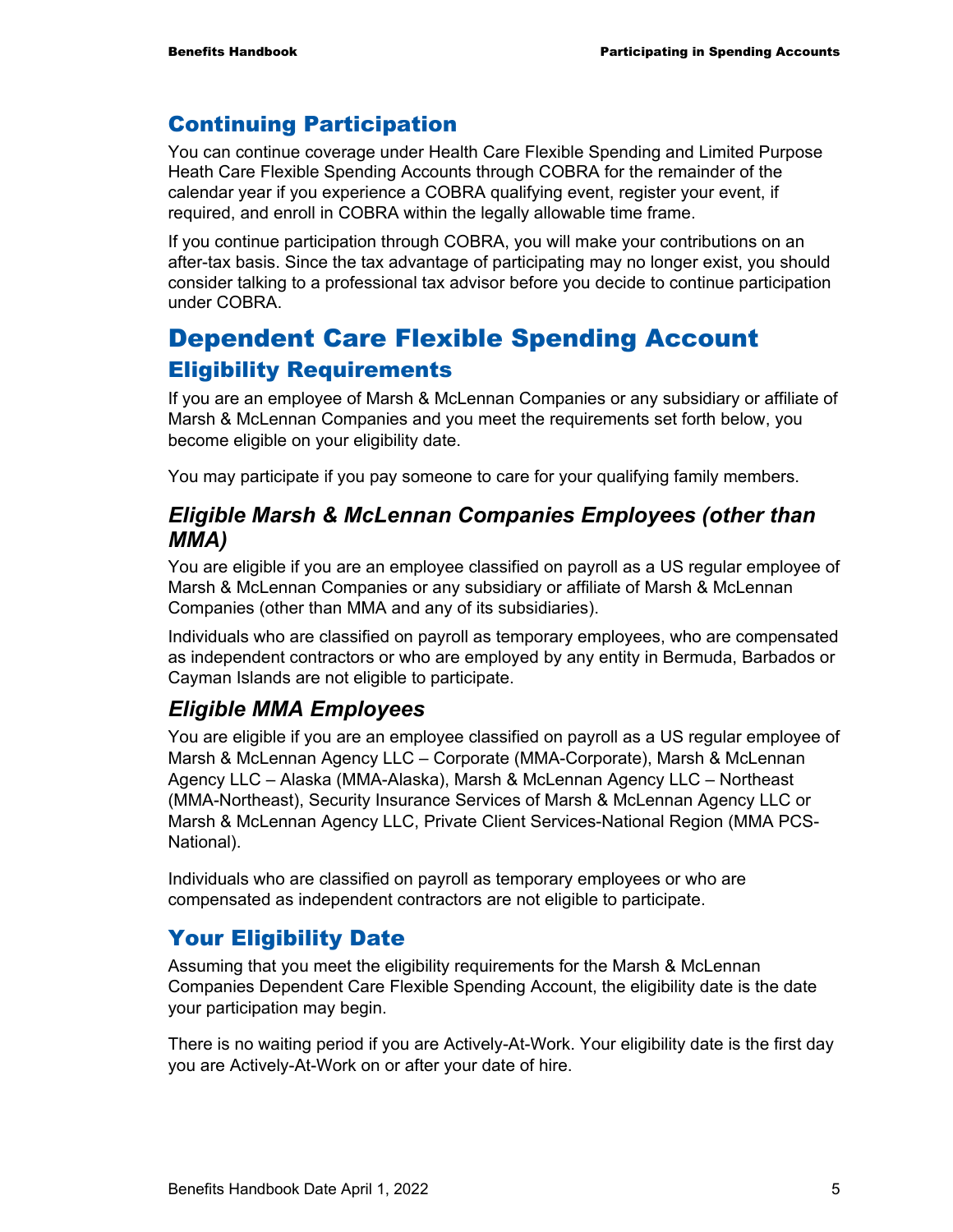# Enrollment

You must enroll each plan year in order to participate. Once you decide how much to contribute, you can enroll by going to Colleague Connect

(**https://mmcglobal.sharepoint.com/sites/home**). Click **Pay & Benefits** and select **Mercer Marketplace Benefits Enrollment Website** under Benefits. Once you make your selection for the year, you can't make any changes, unless you have a qualified family status change and then any changes must be due to, and consistent with, the qualified family status change.

You have to re-enroll each year. Elections you make during the Annual Enrollment period will take effect January 1 of the following year.

# *When You Can Enroll*

You are eligible to enroll:

- **within 30 days of the date you become eligible**
- **u.** during Annual Enrollment.

#### *Mid-year enrollment*

If you are a new hire or become eligible during the year, you can enroll within 30 days of the date you become eligible. If you decide not to participate, you have to wait until the next Annual Enrollment period to join the Plan, unless you have a qualified family status change and then any changes must be due to, and consistent with, the qualified family status change.

# *What qualified family status changes would permit a change to my Dependent Care Flexible Spending Account?*

The following are qualified family status changes that would permit a change in elections:

- **acquiring a qualifying family member**
- **EXEDEE 13** death of your spouse or qualifying family member
- divorce
- employment status change by you or your spouse (full-time to part-time or vice versa)
- **-** loss of a qualifying family member's eligibility status
- **narriage**
- although not a qualified family status change, you can change the amount you contribute if your dependent care provider (e.g., child's day-care provider) or eligible expense changes during the year.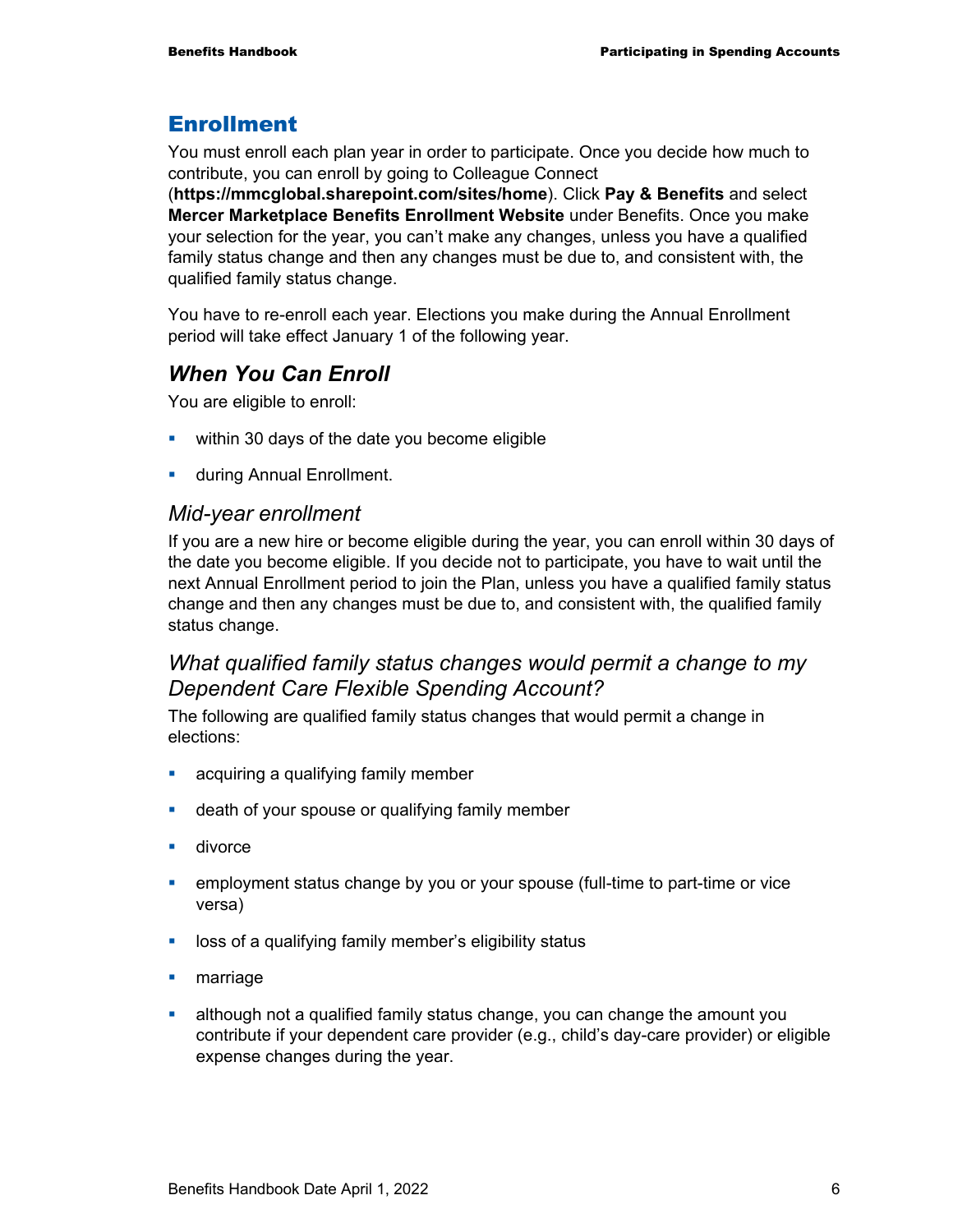**Note:** The Company determines which specific IRS rules on qualified family status changes to adopt for the Plan (except where a right to change medical coverage is required by law). The Company's enrollment system is programmed to allow only those changes permitted for that particular event. See the Life Events section for information on qualified family status changes.

# **Taxes**

# *Do I contribute to my Dependent Care Flexible Spending Account with before-tax or after-tax dollars?*

You contribute to your Dependent Care Flexible Spending Account with before-tax dollars. This means that the money is deducted from your pay before federal, Social Security and most state and local income taxes are withheld.

**Note:** Your before-tax contributions cease while you are on unpaid leave. If you return to active employment in the same calendar year, your before-tax contributions will resume. The amount of your before-tax contributions will be recalculated for the remainder of the year to "catch-up" for your missed contributions while on unpaid leave. The balance of your annual election will be divided by your remaining pay dates, spreading the balance over the rest of your paychecks through the end of the year. This will increase your per pay period contribution upon return from unpaid leave.

By contributing on a before-tax basis, you reduce your taxable pay, and as a result, you lower the amount of taxes you pay.

# *What effect does contributing on a before-tax basis have on my benefits?*

None. Your annual base salary will be used to calculate salary-related benefits.

# *What effect does contributing on a before-tax basis have on my paycheck?*

Contributing on a before-tax basis means that the amount you pay toward your Dependent Care Flexible Spending Account comes out of your pay before federal, and in most cases, state and local taxes are withheld, so you are paying taxes on a lower amount of salary. Your take-home pay is higher than it would be if you contributed on an after-tax basis.

# *What effect does contributing on a before-tax basis have on my Social Security benefit?*

Your Social Security benefits may be slightly reduced because you pay for coverage on a before- tax basis. This is because your Social Security is based on your taxable pay (up to a specified annual maximum amount of earnings), and your taxable pay is reduced by the amount you contribute to your Dependent Care Flexible Spending **Account**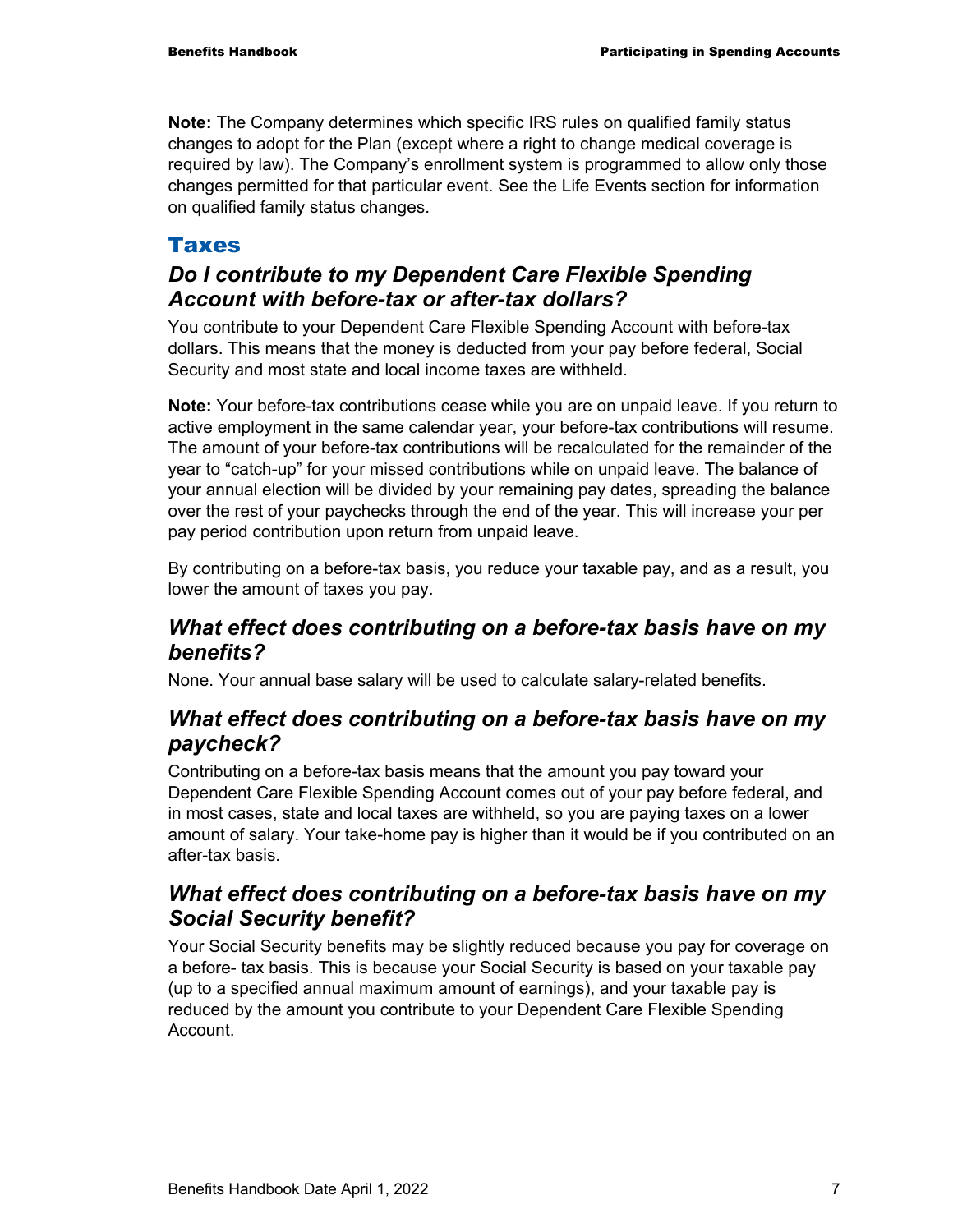# *What effect does contributing on a before-tax basis have on my W–2?*

Your contributions will not be included in your taxable gross earnings on your W-2 statement. This reduces your taxable pay and as a result, lowers the amount of taxes you pay. However, the Company must report on your W–2 Form any before-tax salary amounts you contribute to the Dependent Care Flexible Spending Account for the Plan year.

You must file the name, address, and taxpayer I.D. or Social Security number of your dependent care provider with your federal tax returns.

# When Participation Starts

Your participation will start on:

- your effective date of enrollment, if you enroll within 30 days of becoming eligible
- **January 1 if you enroll during Annual Enrollment**
- The date of your qualified family status change as long as you enroll within 30 days following the event, and as long as you experience a qualified family status change that allows you to begin participation.

Participation does not continue automatically from plan year to plan year; you have to enroll during the Annual Enrollment period.

Expenses incurred before your participation begins cannot be reimbursed.

# When Participation Ends

Your participation ends on the first of the following to occur:

- $\blacksquare$  the date of your death
- the date you discontinue coverage
- the date you no longer meet the eligibility requirements
- $\blacksquare$  the date you terminate employment
- the date you cease to have any qualifying family members
- the last date you have paid contributions if you do not make the required contributions
- $\blacksquare$  the date the Plan is terminated.

If your participation ends during the year, you can be reimbursed for expenses you incur before your participation ends.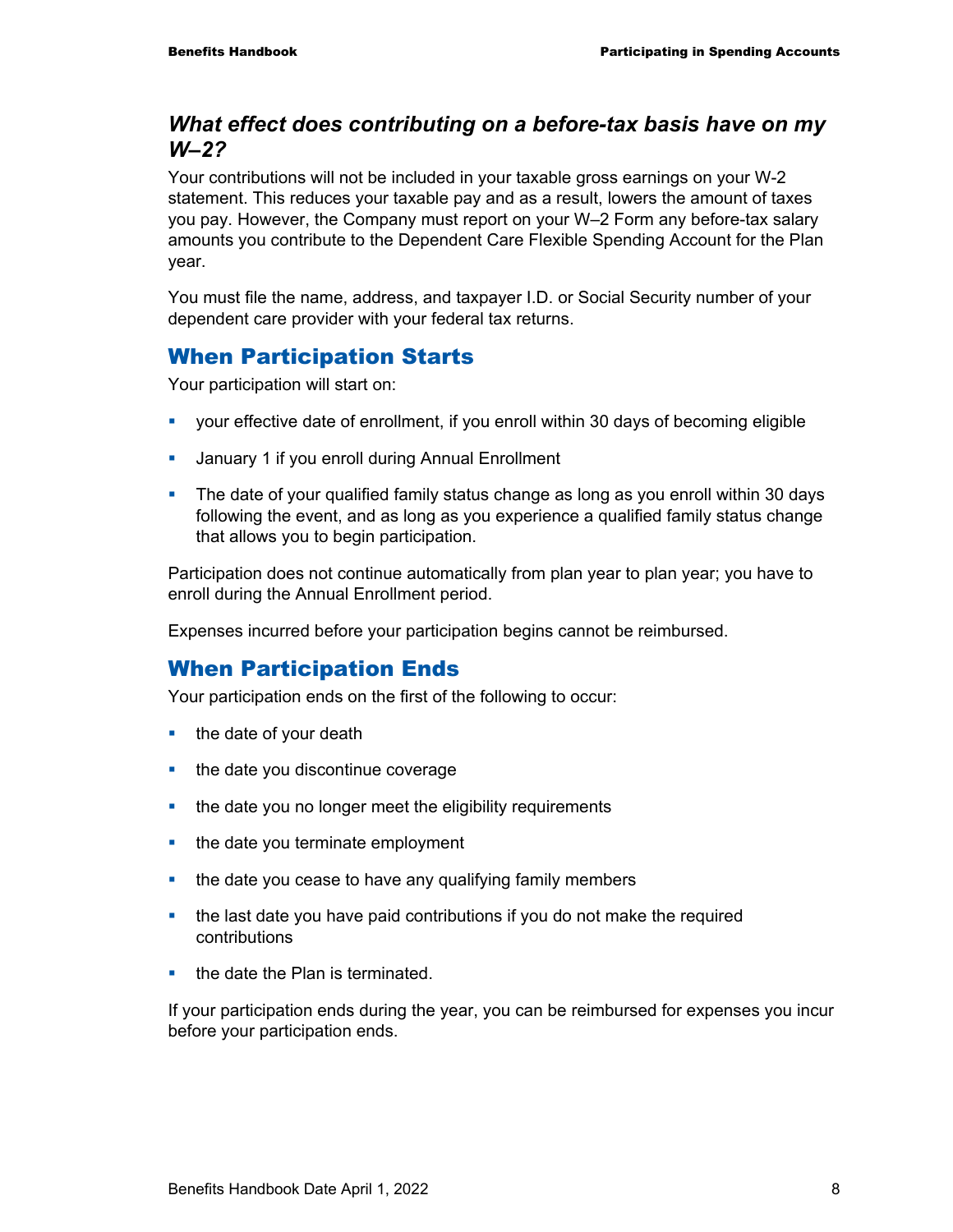# Continuing Participation

You cannot continue to participate through COBRA. If your participation ends during the year, you can be reimbursed for eligible expenses you incur before your participation ends.

# Health Savings Account Eligibility Requirements

If you are an employee of Marsh & McLennan Companies or any subsidiary or affiliate of Marsh & McLennan Companies and you meet the requirements set forth below, you become eligible on your eligibility date.

In order to establish and contribute to the Health Savings Account, you must:

- be enrolled in the Marsh & McLennan Companies \$1,500 Deductible Plan or \$2,850 Deductible Plan,
- not be covered by other health insurance (this rule does not apply to specific injury insurance and accident, disability, dental care, vision care, or long-term care),
- not be eligible for and enrolled in any Medicare benefit, and
- not be claimed as a dependent on someone else's tax return.

Therefore you are not eligible to contribute to the Health Savings Account if you or a family member participates in a traditional Health Care Flexible Spending Account (such as through your spouse's employer's plan), if you are eligible for and enrolled in any Medicare benefit, or if you have other non-high-deductible health plan coverage (other than specific injury insurance and accident, disability, dental care, vision care or longterm care). In addition, if you participate in the Health Savings Account, you are also eligible to participate in Marsh & McLennan Companies' Limited Purpose Health Care Flexible Spending Account.

# *Eligible Marsh & McLennan Companies Employees (other than MMA)*

You are eligible if you are an employee classified on payroll as a US regular employee of Marsh & McLennan Companies or any subsidiary or affiliate of Marsh & McLennan Companies (other than MMA and any of its subsidiaries).

Individuals who are classified on payroll as temporary employees, who are compensated as independent contractors or who are employed by any entity in Bermuda, Barbados or Cayman Islands are not eligible to participate.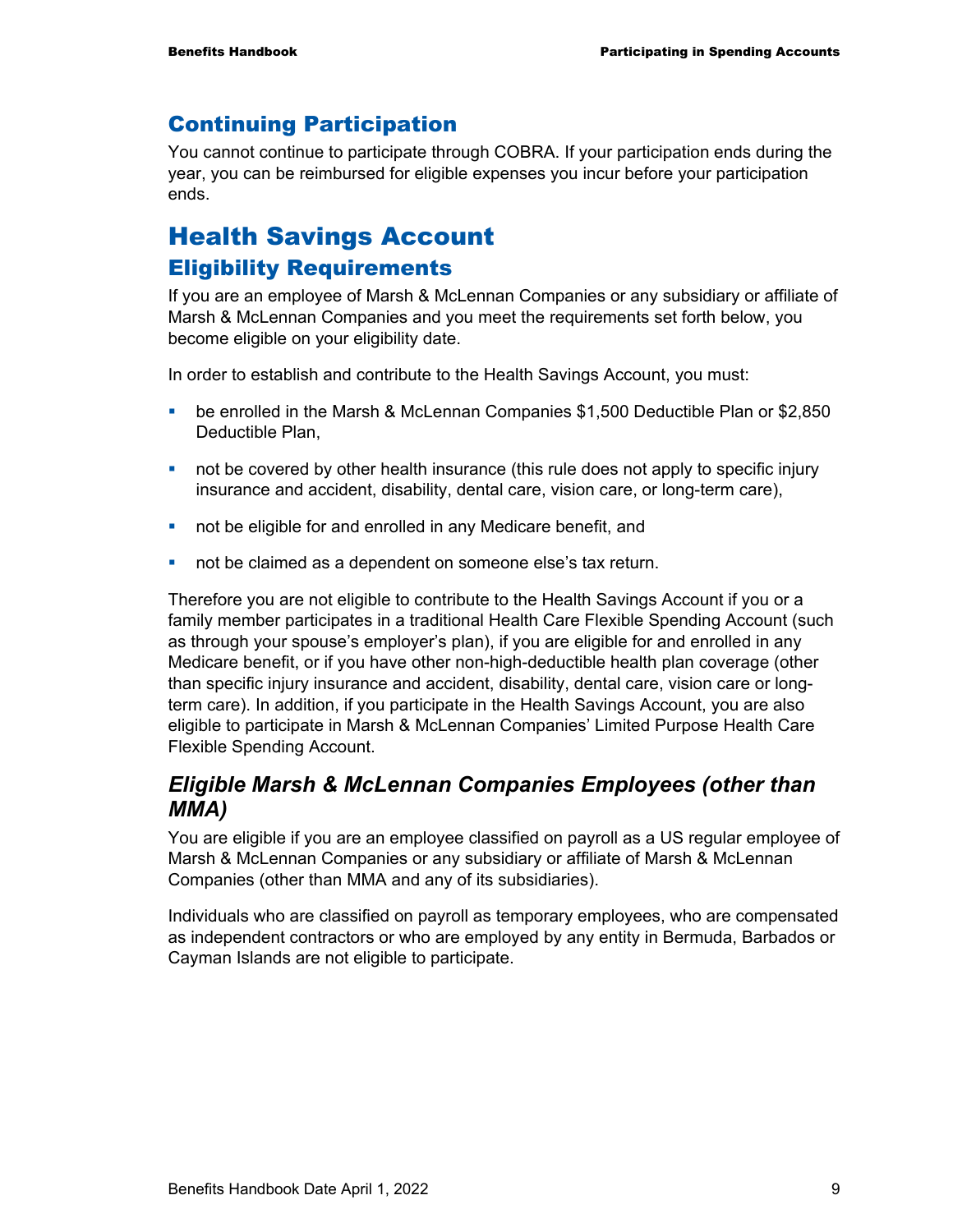# *Eligible MMA Employees*

You are eligible if you are an employee classified on payroll as a US regular employee of Marsh & McLennan Agency LLC – Corporate (MMA-Corporate), Marsh & McLennan Agency LLC – Alaska (MMA-Alaska), Marsh & McLennan Agency LLC – Northeast (MMA-Northeast), Security Insurance Services of Marsh & McLennan Agency LLC or Marsh & McLennan Agency LLC, Private Client Services-National Region (MMA PCS-National).

Individuals who are classified on payroll as temporary employees or who are compensated as independent contractors are not eligible to participate.

# Your Eligibility Date

Assuming that you meet the eligibility requirements for the Marsh & McLennan Companies Health Savings Account, the eligibility date is the date your participation may begin.

There is no waiting period if you are Actively-At-Work. Your eligibility date is the first day you are Actively-At-Work on or after your date of hire.

# Enrollment

You must enroll each plan year in order to participate. Once you decide how much to contribute, you can enroll by going to Colleague Connect (**https://mmcglobal.sharepoint.com/sites/home**). Click **Pay & Benefits** and select **Mercer Marketplace Benefits Enrollment Website** under Benefits.

You have to re-enroll each year. Elections you make during the Annual Enrollment period will take effect January 1 of the following year.

# *When You Can Enroll*

You are eligible to establish a Health Savings Account anytime during the plan year if you are enrolled in the Marsh & McLennan Companies \$1,500 Deductible Plan or \$2,850 Deductible Plan. Your contributions begin on the first of the month coincident with or following the date you establish the Health Savings Account. Your contributions will be prorated based on the number of full months remaining in the calendar year and your level of coverage under the Marsh & McLennan Companies \$1,500 Deductible Plan or \$2,850 Deductible Plan.

You also have the opportunity to establish a Health Savings Account during Annual Enrollment for the coming year.

# Taxes

# *Do I contribute to my Health Savings Account with before-tax or after-tax dollars?*

In general, you contribute to your Health Savings Account with before-tax dollars. This means that the money is deducted from your pay before federal, Social Security and most state and local income taxes are withheld.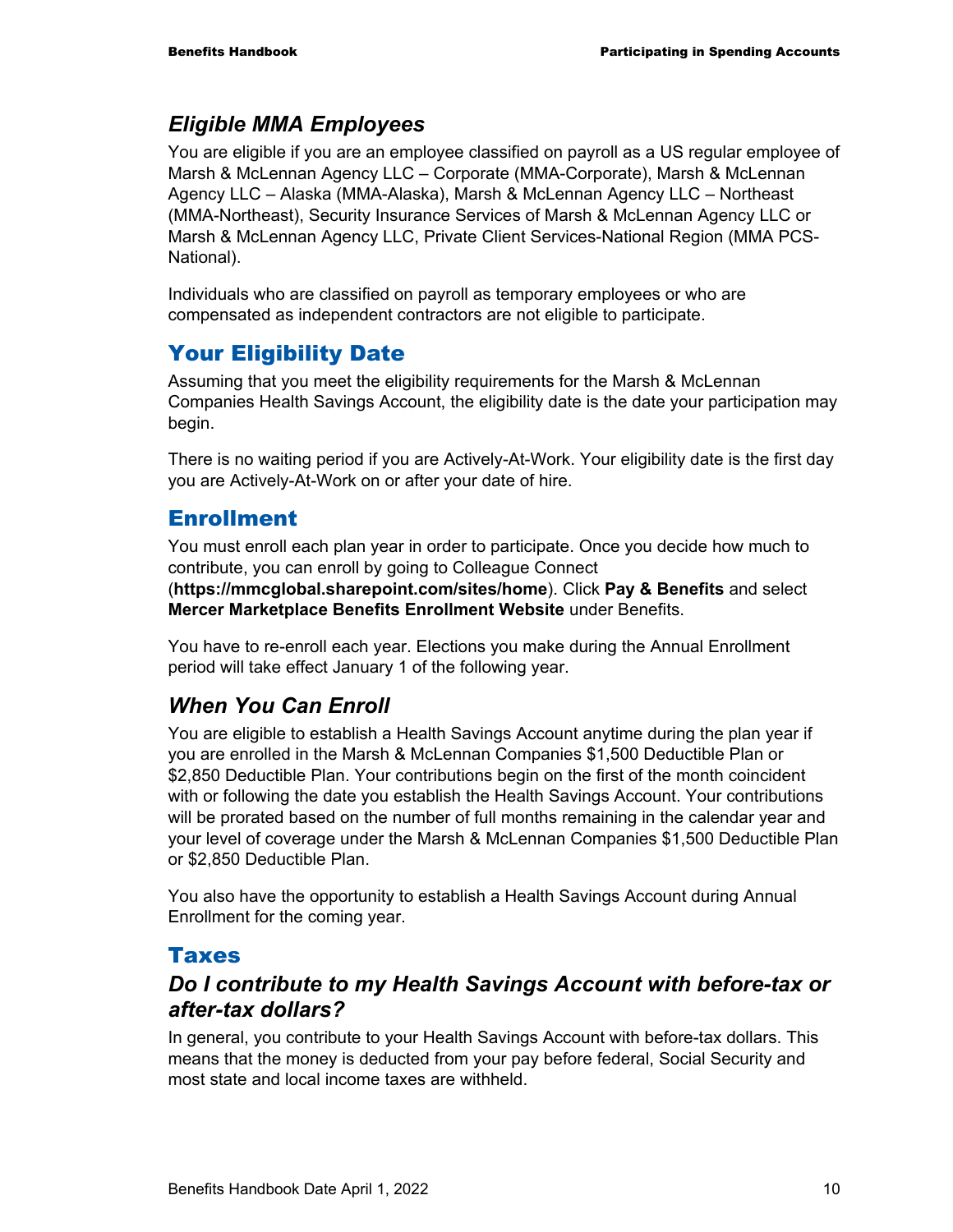By contributing on a before-tax basis, you reduce your taxable pay, and as a result, you lower the amount of taxes you pay.

If you are age 55 and above and elect to make catch-up contributions, your contributions are made with before-tax dollars.

**Note:** Your before-tax contributions cease while you are on unpaid leave. If you return to active employment in the same calendar year, your before-tax contributions will resume. The amount of your before-tax contributions will be recalculated for the remainder of the year to "catch-up" for your missed contributions while on unpaid leave. The balance of your annual election will be divided by your remaining pay dates, spreading the balance over the rest of your paychecks through the end of the year. This will increase your per pay period contribution upon return from unpaid leave.

While you are on an authorized unpaid leave of absence, you may continue to contribute to your Health Savings Account if you meet all the eligibility criteria, including not being enrolled in any Medicare benefit on an after-tax basis by making a contribution to your Health Savings Account via the Spending Account Service Center. If you made after-tax contributions to your Health Savings Account during your authorized unpaid leave of absence, those contributions will not be considered when your payroll contributions are automatically adjusted. It is your responsibility to make sure that your total contributions do no exceed the total annual on Health Savings Account contributions.

# *What effect does contributing on a before-tax basis have on my benefits?*

None. Your annual base salary will be used to calculate salary-related benefits.

# *What effect does contributing on a before-tax basis have on my paycheck?*

Making before-tax contributions to your Health Savings Account means that the amount you contribute toward your Health Savings Account is determined before taxes are withheld, so you are paying taxes on a lower amount of salary. Your take-home pay is higher than it would be if you paid for your coverage on an after-tax basis.

# *What effect does contributing on a before-tax basis have on my Social Security benefit?*

Depending on your salary, your Social Security benefits may be lower. This is because your Social Security is based on your taxable pay (up to a specified annual maximum amount of earnings), and your taxable pay is reduced by the amount you contribute to the Health Savings Account.

# *What effect does contributing on a before-tax basis have on my W–2?*

Your contributions won't be included in your taxable gross earnings on your W–2 statement. This reduces your taxable pay for federal purposes and as a result, lowers the amount of federal taxes your pay.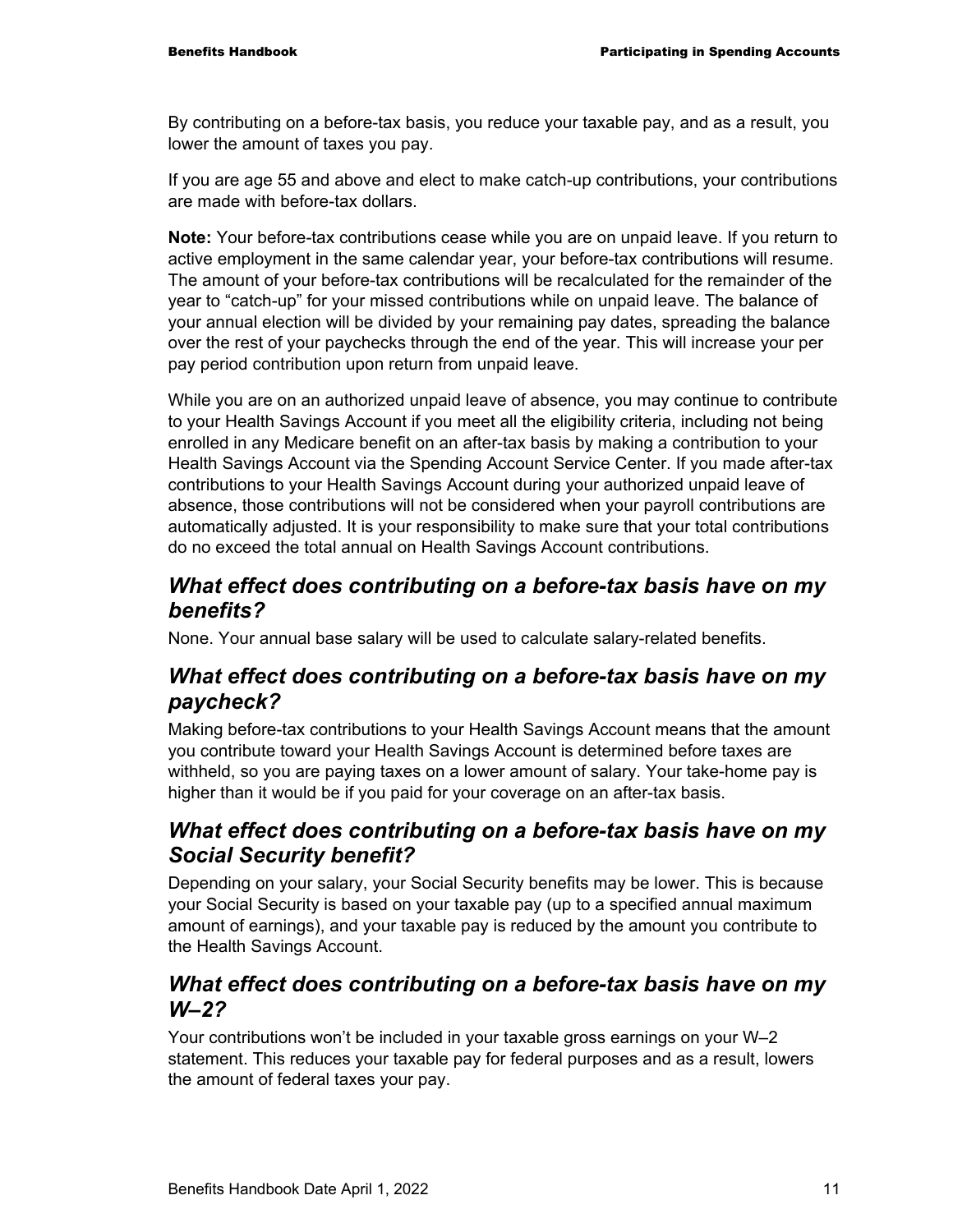# *Can I claim my expenses paid by the Health Savings Account as a deduction on my tax return?*

No. If you receive tax-free withdrawals from the Health Savings Account, you cannot claim those expenses as a deduction on your federal income tax return. You can, however, claim any after-tax contributions, such as contributions made while on an unpaid leave of absence, as a deduction on your federal income tax return.

# *Does the additional 20% tax apply to my Health Savings Account withdrawals for nonqualified medical expenses if I am disabled?*

No. The 20% additional tax that generally applies if a withdrawal is not used for qualified medical expenses does not apply when you are disabled. However, the amount of the withdrawal will be included in your taxable income and subject to federal, state and local taxes as applicable.

# *Does the additional 20% tax apply to my Health Savings Account withdrawals for nonqualified medical expenses if I am age 65 or over?*

No. The 20% additional tax that generally applies if a withdrawal is not used for qualified medical expenses does not apply when you are at least age 65. However, the amount of the withdrawal will be included in your taxable income and subject to federal, state and local taxes as applicable.

# When Contributions Start

Your contributions will start on:

- The first of the month coincident with or following your effective date of enrollment as long as you are actively employed. Your contributions will be prorated based on the number of full months remaining in the calendar year and your level of coverage under the Marsh & McLennan Companies \$1,500 Deductible Plan or \$2,850 Deductible Plan.
- **January 1 if you enroll during Annual Enrollment.**

Participation does not continue automatically from plan year to plan year; you have to enroll during the Annual Enrollment period.

Expenses incurred before your participation begins cannot be reimbursed.

# When Contributions End

Your before-tax contributions end on the first of the following to occur:

- The date you no longer meet the eligibility requirements
- The date you terminate employment
- The date of your death
- The date the Plan is terminated.